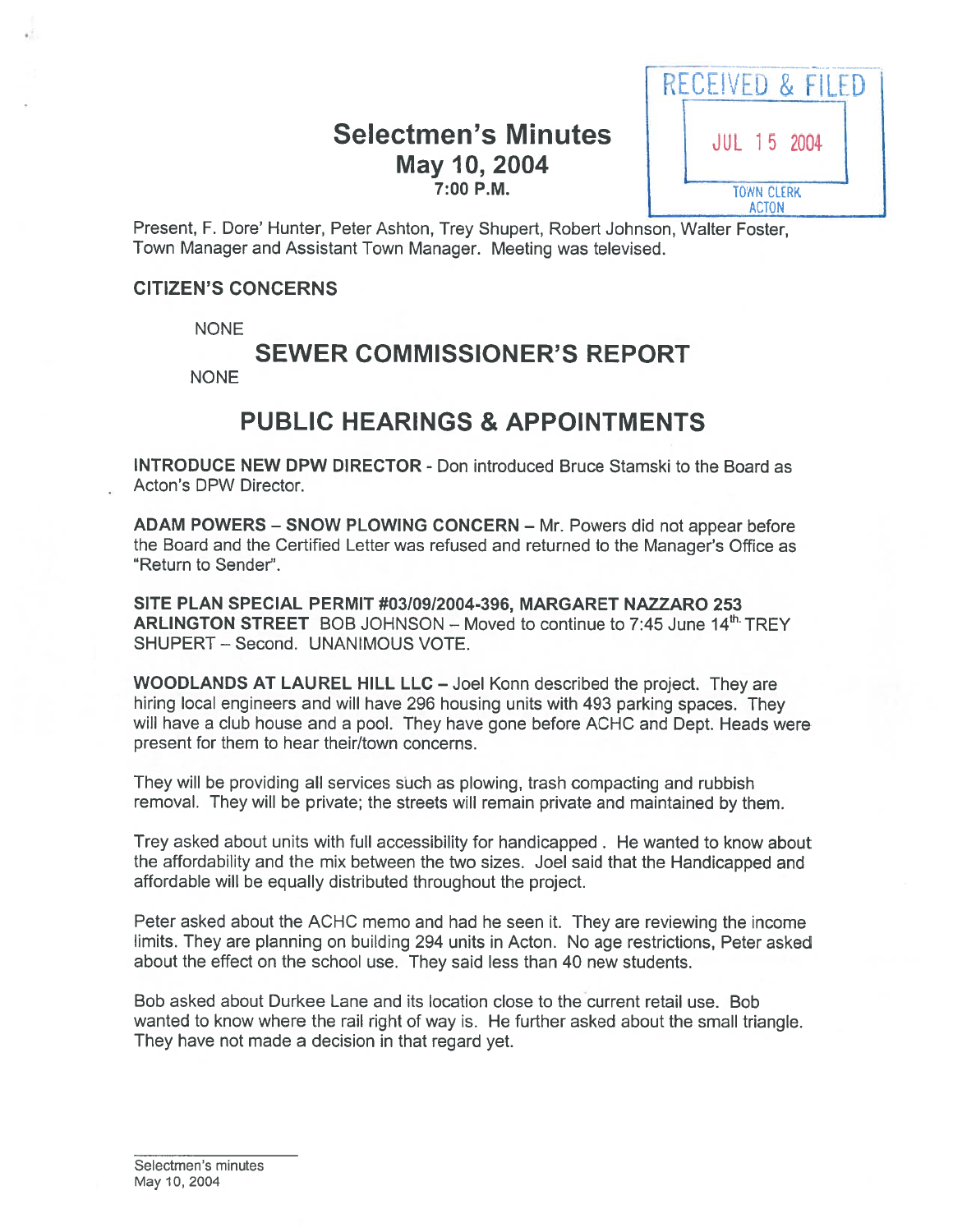CONSULTANT FOR AFFORDABLE UNIT SALE. Nancy Tavernier said that now they need to spend more due to the market rate conditions. \$3,000 is the new market price. PETER ASHTON Moved to approve. BOB JOHNSON - Second. UNANIMOUS VOTE

# TOWN MANAGER'S REPORT

 $JULY 4<sup>TH</sup> - Don reported that there will be no fireworks this year.$ 

Don reported on 2020 and Capital Investment and has reduced it to writing and to share with staff to see where the priorities shake out. Dore' asked that the list include the three groups. Bob noted item 3 is in conflict with 5.

2020 when is the next meeting? Trey will not be here on the  $14<sup>th</sup>$ .

Playing Field Plans — School Street — Don said that we would try to do some earth moving. Walter wanted recreation to presen<sup>t</sup> <sup>a</sup> plan for School Street.

Home Owner FEMA -Those residents that had their cellars pumped out during the Heavy rains on April Ist were sent the materials for reimbursement developed by FEMA and MEMA.

#### EXECUTIVE SESSION

Bob Johnson —Move to go into Executive Session for the purpose of discussing real property. PETER ASHTON — Second. All AYES

istine Joyce Recording Clerk

ate .  $290$   $\wedge$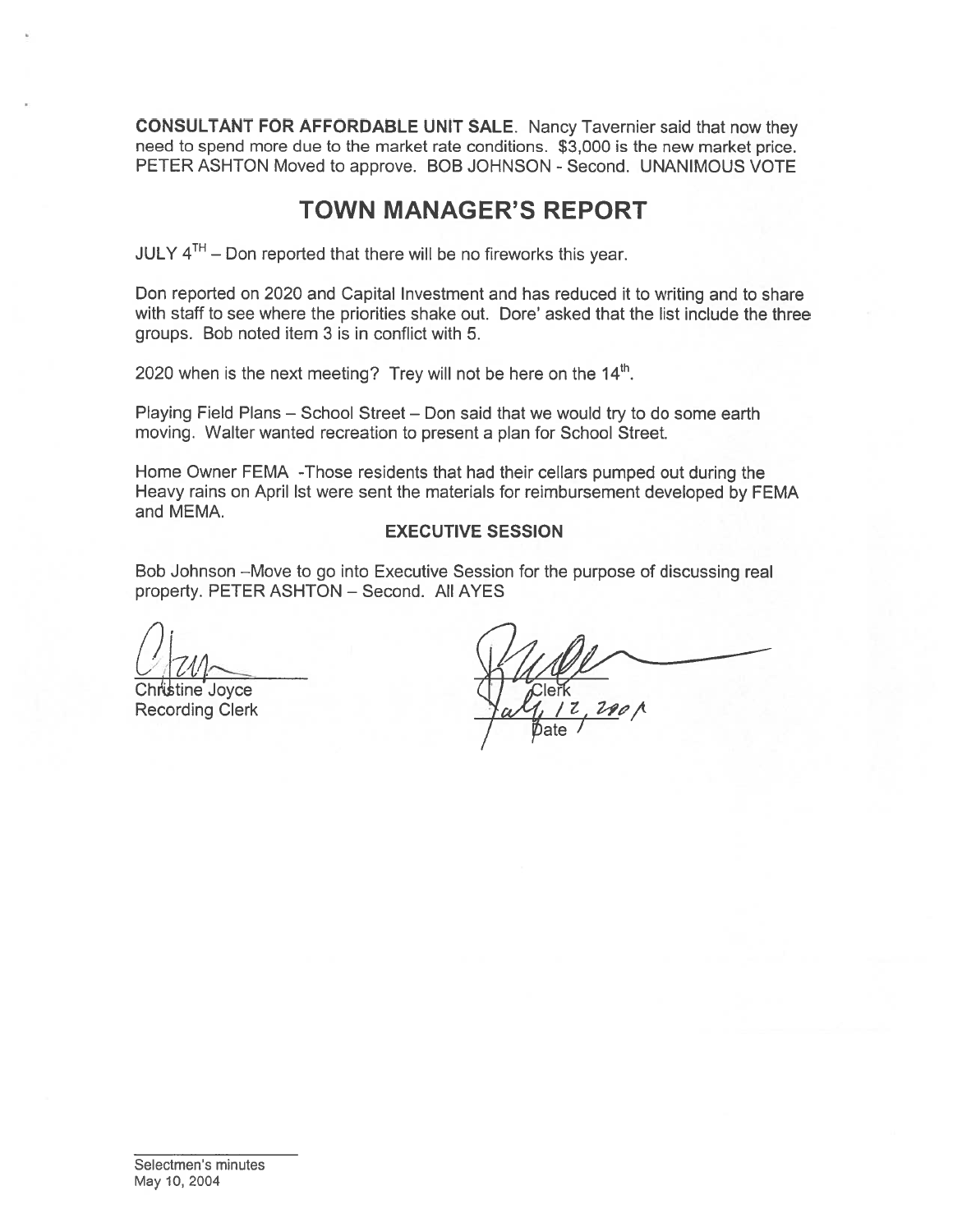May 7, 2004

TO: Board of Selectmen, Sewer Commissioners

FROM: F. Dore' Hunter, Chairman

SUBJECT: Selectmen and Sewer Commissioners Report

# May 10, 2004 MEETING BEGINS AT 7:00 P.M.

I. CITIZEN'S CONCERNS

## **II SEWER COMMISSIONERS' BUSINESS**

## III. PUBLIC HEARINGS & APPOINTMENTS

- 1. 7:05 INTRODUCTION OF NEW STAFF MEMBER Bruce Stamski, our recently appointed Director of Public Works will be in to meet the Board.
- 2. 7:15 ADAM POWERS Mr. Powers has been invited to discuss his concerns regarding snow plowing with the Board.
- 3. 7:30 SITE PLAN SPECIAL PERMIT #03109104-396.— MARGARET NAZZARO, 253 ARLINGTON STREET — Enclosed <sup>p</sup>lease find <sup>a</sup> reques<sup>t</sup> from the petitioner, seeking <sup>a</sup> further continuance.
- 4. 7:45 WOODLANDS AT LAUREL HILLS Enclosed <sup>p</sup>lease find materials in the subject regard for Board consideration.
- 5. 8:00 HABITAT FOR HUMANITY AND ACHC- Enclosed <sup>p</sup>lease find materials in the subject regard for Board consideration.

## IV. SELECTMEN'S BUSINESS

6. LIFE AFTER NESWC — Selectman Johnson will repor<sup>t</sup> in the subject regard.

7. SPECIAL PERMIT, 272 GREAT ROAD, COUNTRY CANINE, #09/06/02-384 — Enclosed <sup>p</sup>lease find materials in the subject regard for Board consideration.

8. SITE PLAN SPECIAL PERMIT, 1 & 19 MAPLE STREET, #10/09/03-394, MONTUORI REALTY TRUST — Enclosed <sup>p</sup>lease find <sup>a</sup> draft decision prepare<sup>d</sup> by the Building Commissioner for Board consideration.

9. SITE PLAN #04/04/03-390, 816 MAIN STREET, PITTORINO - Enclosed please find materials in the subject regard for Board consideration.

10. JOINT TECHNOLOGY ADVISORY COMMITTEE (JTAC) — The Chairman will repor<sup>t</sup> regarding <sup>a</sup> proposal with respec<sup>t</sup> to the JTAC Committee.

#### II. GOALS AND LIASON ASSIGNMENTS FOR 2004-2005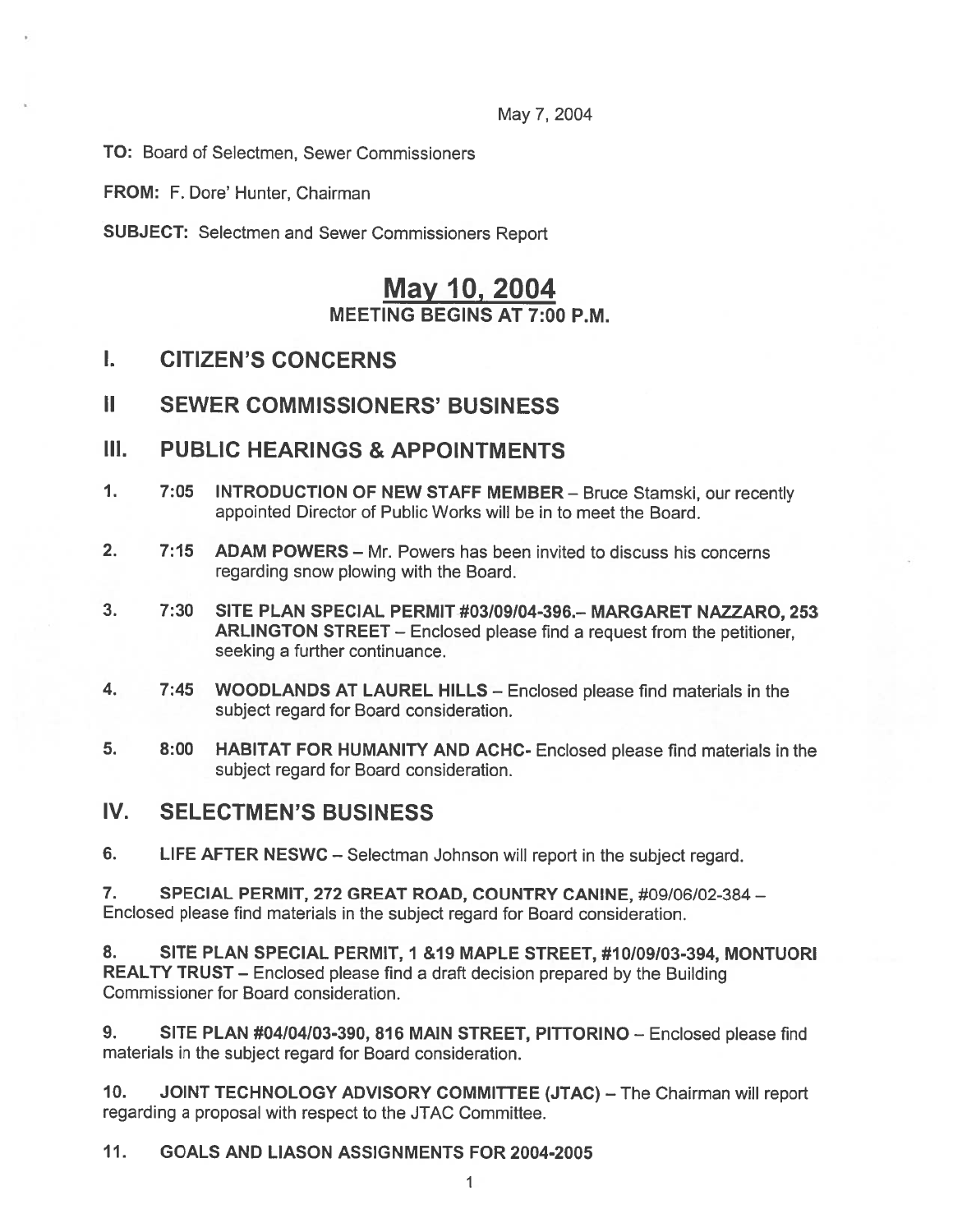12. FALL TOWN MEETING (?) — The Chairman wishes to discuss the possibility of <sup>a</sup> Fall Town Meeting with the Board.

13. DRAFT LETTER REGARDING CPA — Enclosed <sup>p</sup>lease find <sup>a</sup> draft letter objecting to proposed raids on the CPA, for Board consideration.

14. OTHER BUSINESS

# V CONSENT AGENDA

15. ACHC — Enclosed <sup>p</sup>lease find <sup>a</sup> reques<sup>t</sup> for \$600.00 to be taken from the New View account for ACHC expenses related to the resale of an affordable unit in Westside Village, for Board consideration.

16. ONE DAY LIQUOR LICENSE APPLICATION AT NARA PARK, AUGUST 5, 2004 -. Activity is sponsored by the Pelagic Sailing Club, Inc., for Board consideration.

17. ACCEPT GIFT OF DONATIONS FOR THE T.J. O'GRADY SKATE PARK - Enclosed <sup>p</sup>lease find <sup>a</sup> reques<sup>t</sup> for acceptance of \$30,000 from Quail Ridge, Onyx Transportation and Authentic Homes of Acton for Board consideration.

18. CONFIDENTIAL REQUEST FOR REDUCED FEES AT NARA PARK ACTIVITIES — Enclosed <sup>p</sup>lease find <sup>a</sup> reques<sup>t</sup> for reduced fees for this upcoming season for Board consideration.

19. CONFIDENTIAL REQUEST FOR REDUCED FEES AT NARA PARK ACTIVITIES — Enclosed <sup>p</sup>lease find <sup>a</sup> reques<sup>t</sup> for reduced fees for this upcoming season for Board consideration.

## VI. TOWN MANAGER'S REPORT

20. FOURTH OF JULY CELEBRATION STATUS — The Town Manager will repor<sup>t</sup> to the Board in the subject regard.

21. CAPITAL INVESTMENT PLAN - Enclosed please find draft Mission Statement for a Capital Investment Plan for Board consideration.

22. SCHOOL STREET PLAYING FIELDS - Enclosed please find materials in the subject regard. The Manager will repor<sup>t</sup> to the Board.

## VII EXECUTIVE SESSION

23. There will be <sup>a</sup> need for Executive Session, enclosed <sup>p</sup>lease find enclosed Materials

## ADDITIONAL INFORMATION

Enclosed <sup>p</sup>lease find additional correspondence that is strictly informational and requires no Board action.

### FUTURE AGENDAS

To facilitate scheduling for interested parties, the following items are scheduled for discussion on future agendas. This IS NOT <sup>a</sup> complete Agenda.